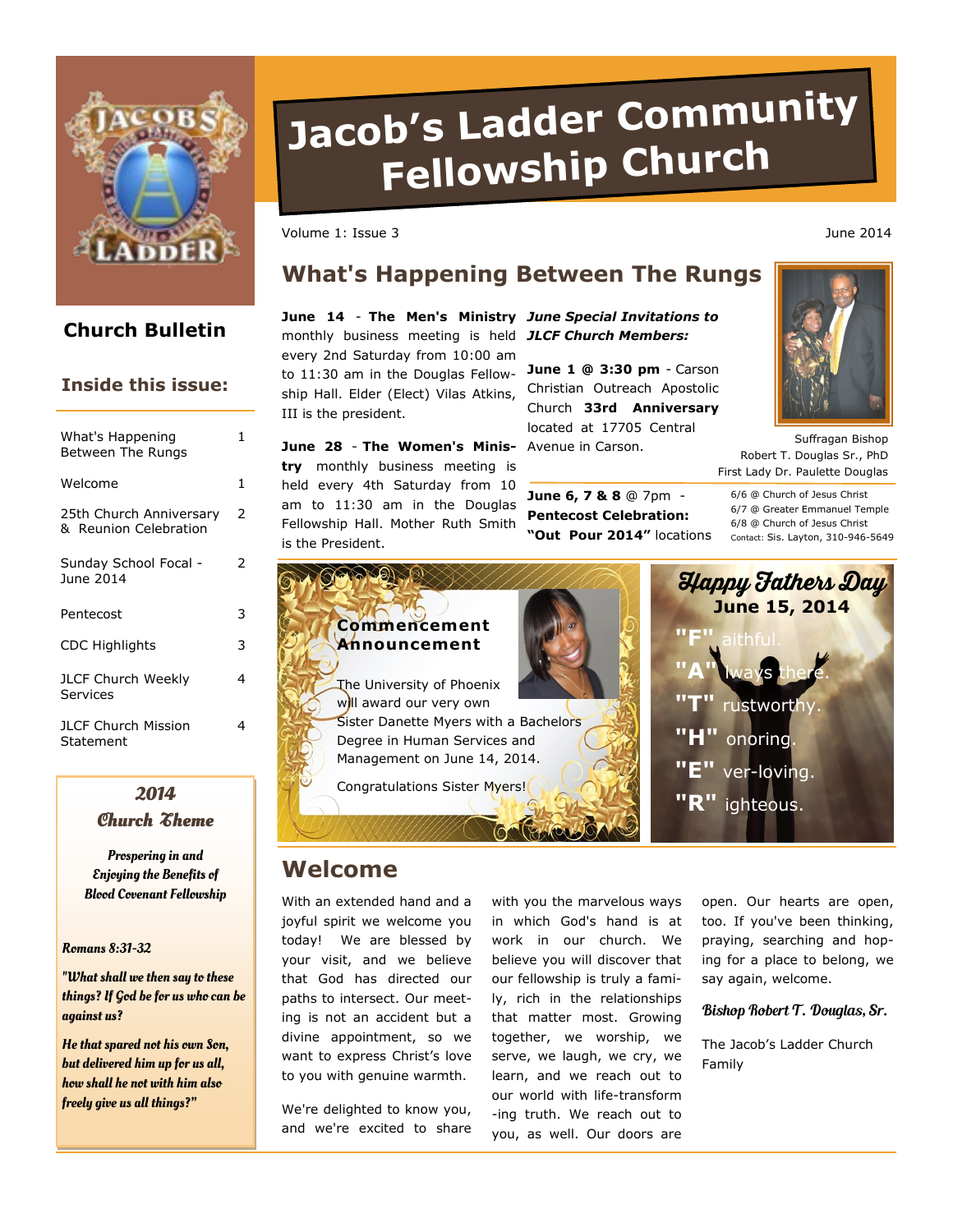Page 2 Jacob's Ladder Community Fellowship Church



See any member of the Church Anniversary/Reunion Planning Committee to purchase your ticket, or see Sister Ericka McAdoo to arrange for partial payments. Tickets must be paid by 7/20/2014.

# **Sunday School Focal - June 2014**

# **JUNE 1**

Topic: Obey the Lord Text: Haggai 1:1-11 Focal Verse: Haggai 1:1-11

# **JUNE 8**

Topic: Trust God's Promises Text: Haggai1:12, 2:1-9 Focal Verse: Haggai 2:9

# **JUNE 15**

Topic: Live Pure Lives Text: Haggai 2:10-19 Focal Verse: Haggai 2:19

## **JUNE 22**

Topic: Hope for a New Day Text: Haggai 2:23; Zechariah 4:1-3, 6-14 Focal Verse: Zechariah 4:6

## **JUNE 29**

Topic: A Call to Unity Text: I Corinthians 1:10-17 Focal Verse: I Corinthians 1:10

## **JLCF Church Sunday School begins at 10:00 am every Sunday for all age groups.**

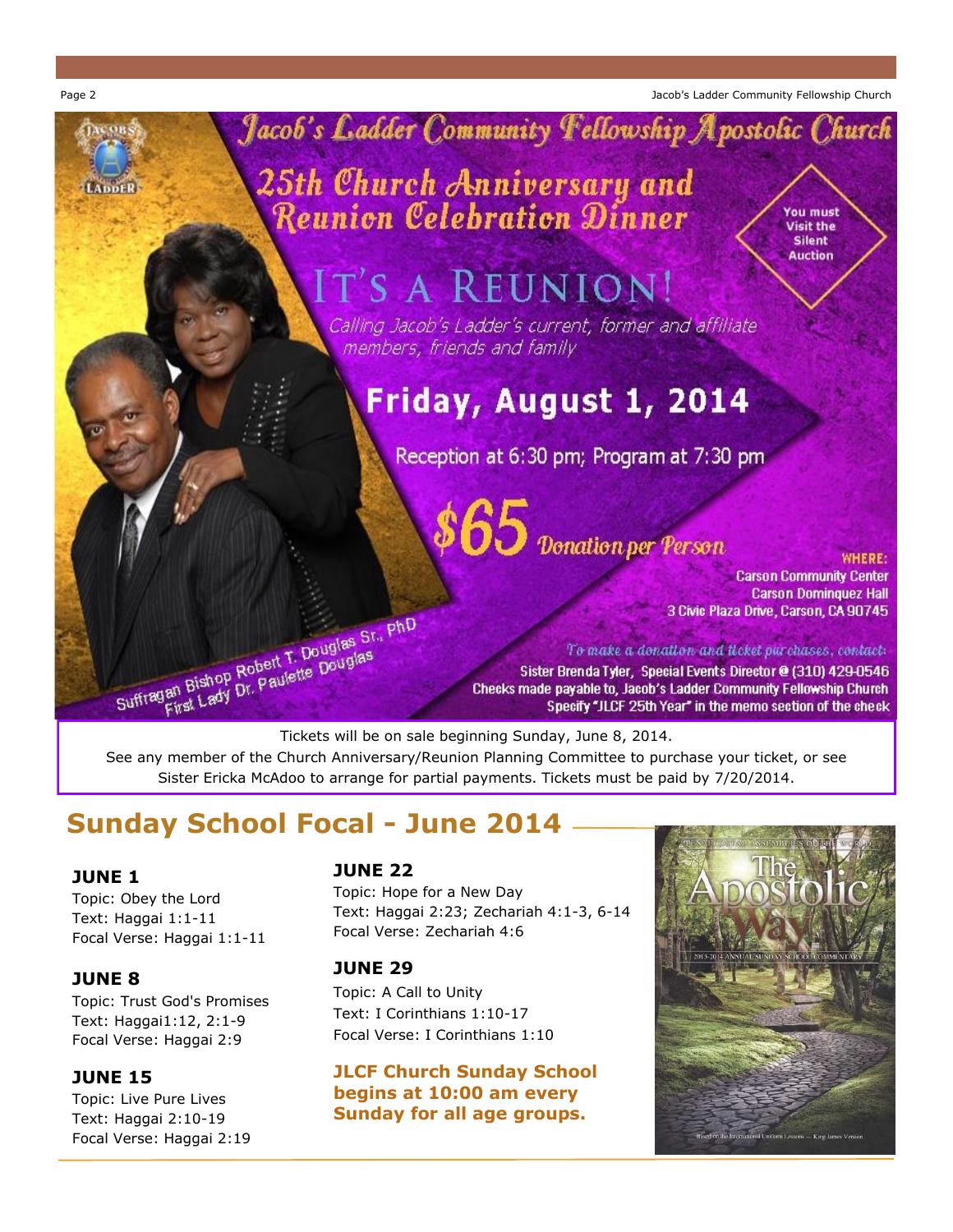# **Pentecost Sunday - June 8**



**Acts 2:1-13 <sup>1</sup>**When the day of Pentecost came, they were all together in one place. **<sup>2</sup>** Suddenly a sound like the blowing of a violent wind came from heaven and filled the whole house where they were sitting. **<sup>3</sup>** They saw what seemed to be tongues of fire that separated and came to rest on each of them. <sup>4</sup> All of them were filled <u>with</u> the Holy Spirit and began to speak in other tongues as the Spirit enabled them.

#### **WHAT IS PENTECOST SUNDAY?**

Pentecost Sunday is a commemoration and celebration of the receiving of the Holy Spirit by the early church. (Matthew 3:11, John 14:26,Acts 1:3-8

#### **WHY CELEBRATE PENTECOST?**

Pentecost Sunday is celebrated to recognize the gift of the Holy Spirit

• God's very life, breath and energy live in believers.

• Core message: John 20:19-23 - our risen Savior supernaturally appeared to the disciples.

• Reassurance from God: Doubtful

Evening/Formal Attire

Please contact your

Region Secretary for tickets.

disciples. Matthew 28:19-20 – "As the Father has sent me, I am sending you." • The 1st indwelling of the Holy Spirit: God breathed on the disciples, and they received the Holy Spirit (John 20:21-23).

#### **WE CELEBRATE BECAUSE**

Pentecost Sunday reminds us of the reality that we all have the unifying Spirit that was poured out upon the first-century church in Acts 2:1-4. It is a reminder that we are co-heirs with Christ, to suffer with Him that we may also be glorified with Him; that the manifestation of the Spirit is given for the common good (1 Corinthians in Acts 2:1-4. It is a reminder that we are co-heirs with Christ, to suffer with Him that we may also be glorified with Him; that the manifestation of the Spirit is given for the common good (1 Corinthians 12:7); that we are all baptized by one Spirit into one body (1 Corinthians 12:13); and that the Spirit which raised Jesus from the dead lives inside believers (Romans 8:9-11).

This gift of the Holy Spirit that was promised and given to all believers on the first Pentecost is promised for you and your children and for all who are far off whom the Lord our God will call (Acts 2:39).

California District Council pansion Celebration

Banquet

featuring a tribute to our Interim Diocesan Bishop Charles H. Ellis III

Theme

"Embracing our Divine Appointment with an Anointed Expansion" I Chronicles 4:10

# Friday, July 11, 2014 5:00pm-6:30pm

**Torrance Marriott South Bay** 3635 Fashion Way This event will be held during the Torrance, CA 90503 77th Annual Summer Conference.

> \$77.00 per person Make checks payable to California District Council

Bishop Charles H. Ellis III, Diocesan Suff. Bishop Dr. Robert T. Douglas, Sr., Chairman

# *CDC Highlights*

**California District Council** *16th Episcopal District of the Pentecostal Assemblies of the World, Inc.* 

**2014 SUMMER CONFERENCE July 9-12, 2014 Torrance Marriott South Bay 2635 Fashion Way Torrance, CA 9050**

*Pentecostal Assemblies of the World* **2014 Summer Convention**

**The Power of Unity**

**August 2—9, 2014 Detroit, Michigan**

**Convention Hotels—\$129 per night**

**Marriott at the Renaissance Westin Book Cadillac Crowne Detroit Ponchartrain Covention@pawinc.org**